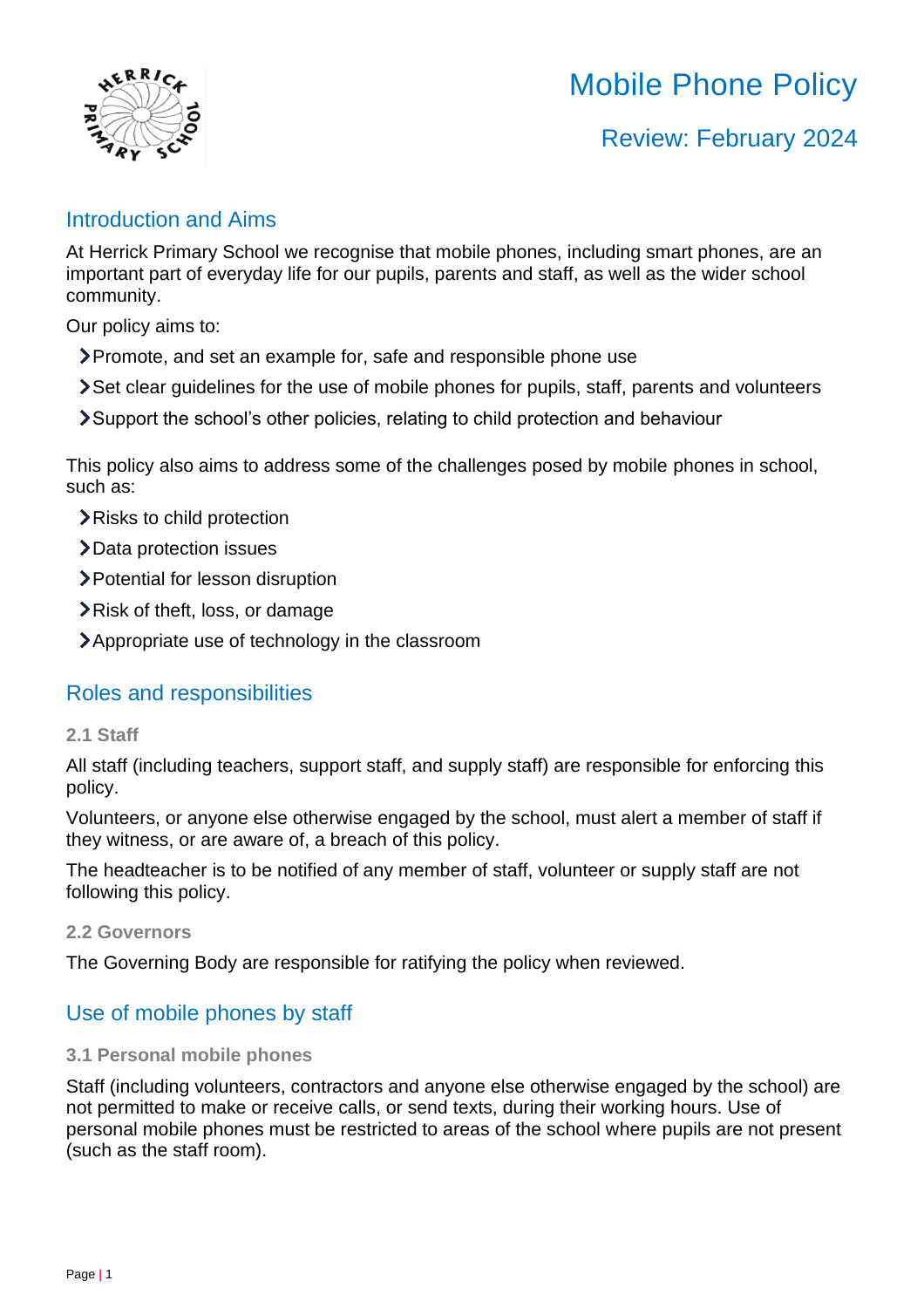There may be circumstances in which it's appropriate for a member of staff to have use of their phone during contact time. For instance:

For emergency contact by their child, or their child's school

 $\lambda$  In the case of acutely ill dependents or family members

The headteacher will decide on a case-by-basis whether to allow for special arrangements.

If special arrangements are not deemed necessary, school staff can use the school office number 0116 2665656 as a point of emergency contact.

#### **3.2 Data protection**

Staff must not use their personal mobile phones to process personal data, or any other confidential school information.

Information can be found in the school Data Protection Policy and ICT Acceptable Use Policy, on the 'P' drive - School Policies file.

#### **3.3 Safeguarding**

Staff must refrain from giving their personal contact details to parents or pupils, including connecting through social media and messaging apps.

Staff must avoid publicising their contact details on any social media platform or website, to avoid unwanted contact by parents or pupils.

Similar details regarding connecting with parents or pupils over messaging app or social media in included in the school ICT Acceptable Use Policy.

Staff must not use their mobile phones to take photographs or recordings of pupils, their work, or anything else which could identify a pupil. If it's necessary to take photos or recordings as part of a lesson/school trip/activity, this must be done using school equipment.

#### **3.4 Using personal mobiles for work purposes**

In some circumstances, it may be appropriate for staff to use personal mobile phones for work. Such circumstances may include, but aren't limited to:

Emergency evacuations

Supervising off-site trips

Supervising residential visits

In these circumstances, staff will:

- Use their mobile phones in an appropriate and professional manner, to contact the school
- Not use their phones to take photographs or recordings of pupils, their work, or anything else which could identify a pupil
- Refrain from using their phones to contact parents. If necessary, contact must be made via the school office (0116 2665656)

#### **3.5 Work phones**

Some members of staff may be provided with a mobile phone by the school for work purposes.

Only authorised staff are permitted to use school phones, and access to the phone must not be provided to anyone without authorisation.

#### Staff must:

Only use phone functions for making / receiving calls.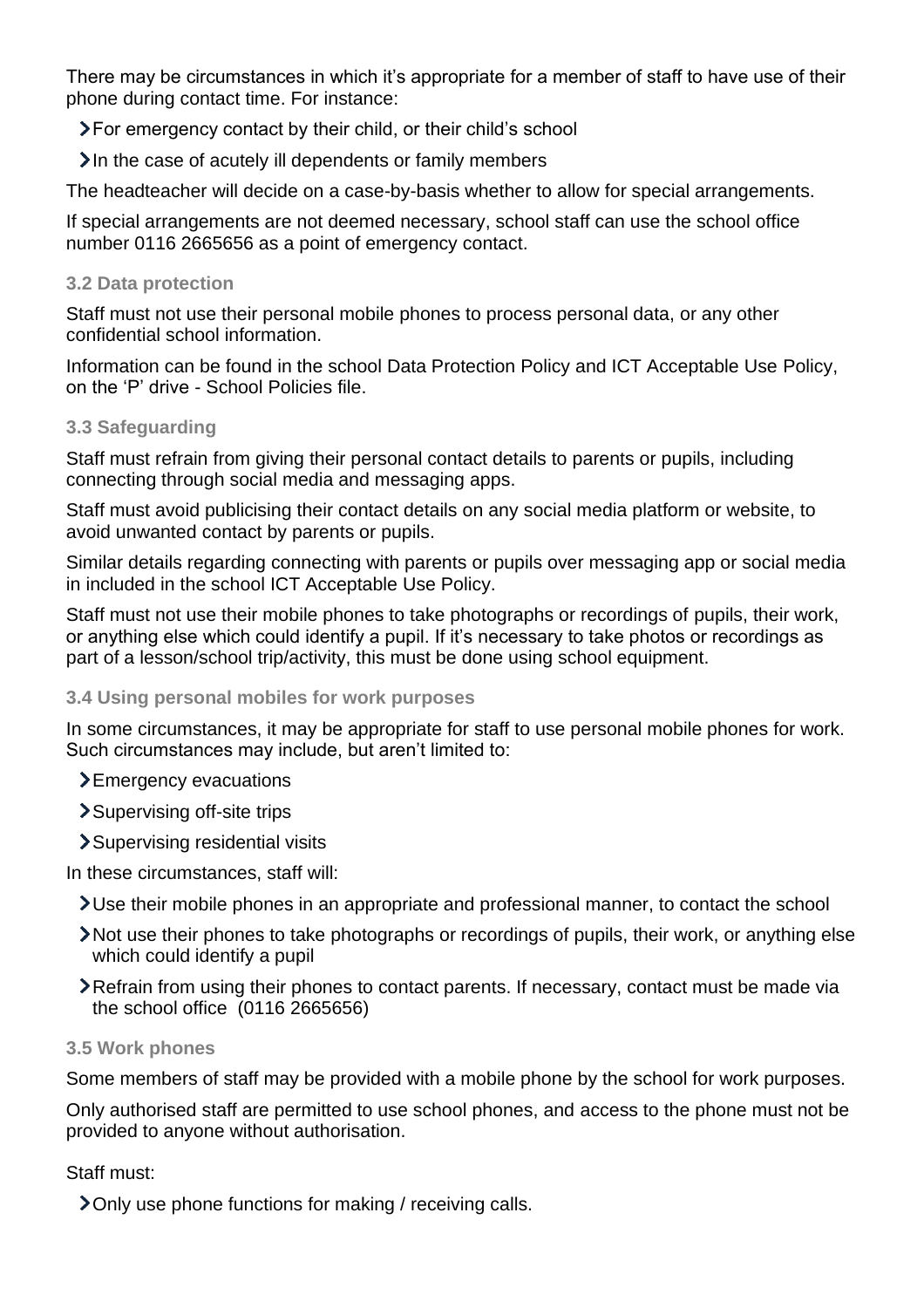Ensure that communication or conduct linked to the device is appropriate and professional at all times, in line with our staff code of conduct.

#### **3.6 Sanctions**

Staff that fail to adhere to this policy may face disciplinary action.

See the school's staff disciplinary policy for more information – copy on the 'P' drive in the School Policies folder.

## Use of mobile phones by pupils

Pupils are not allowed to bring mobile phones to school unless –

Parents have requested, in writing, that their child carries a mobile phone as they are walking to school / walking home on their own. The phone would be handed into the office when the child arrives at school and is collected at the end of the school day.

#### **4.1 Sanctions**

If a child brings a phone to school without the permission of the headteacher it will be held in the school office until the end of the school day. Parents/Carers will be contacted. The pupil could be put on a Behaviour Report if deemed necessary.

KS2 pupils are regularly reminded that certain types of conduct, bullying or harassment can be classified as criminal conduct. The school takes such conduct extremely seriously, and will involve the police or other agencies as appropriate.

Such conduct includes, but is not limited to:

- >Sexting
- > Threats of violence or assault
- Abusive calls, emails, social media posts or texts directed at someone on the basis of someone's ethnicity, religious beliefs or sexual orientation

## Use of mobile phones by parents, volunteers and visitors

Parents, visitors and volunteers (including governors and contractors) must adhere to this policy as it relates to staff if they are on the school site during the school day.

This means:

- Not taking pictures or recordings of pupils, unless it's a public event (such as a school fair), or of their own child
- Using any photographs or recordings for personal use only, and not posting on social media without consent
- Not using phones in lessons, or when working with pupils

Parents, visitors and volunteers will be informed of the rules for mobile phone use when they sign in at reception.

Parents or volunteers supervising school trips or residential visits must not:

Use their phone to make contact with other parents

Take photos or recordings of pupils, their work, or anything else which could identify a pupil

Parents or volunteers supervising trips are also responsible for enforcing the school's policy for pupils using their phones, as set out in section 4 above.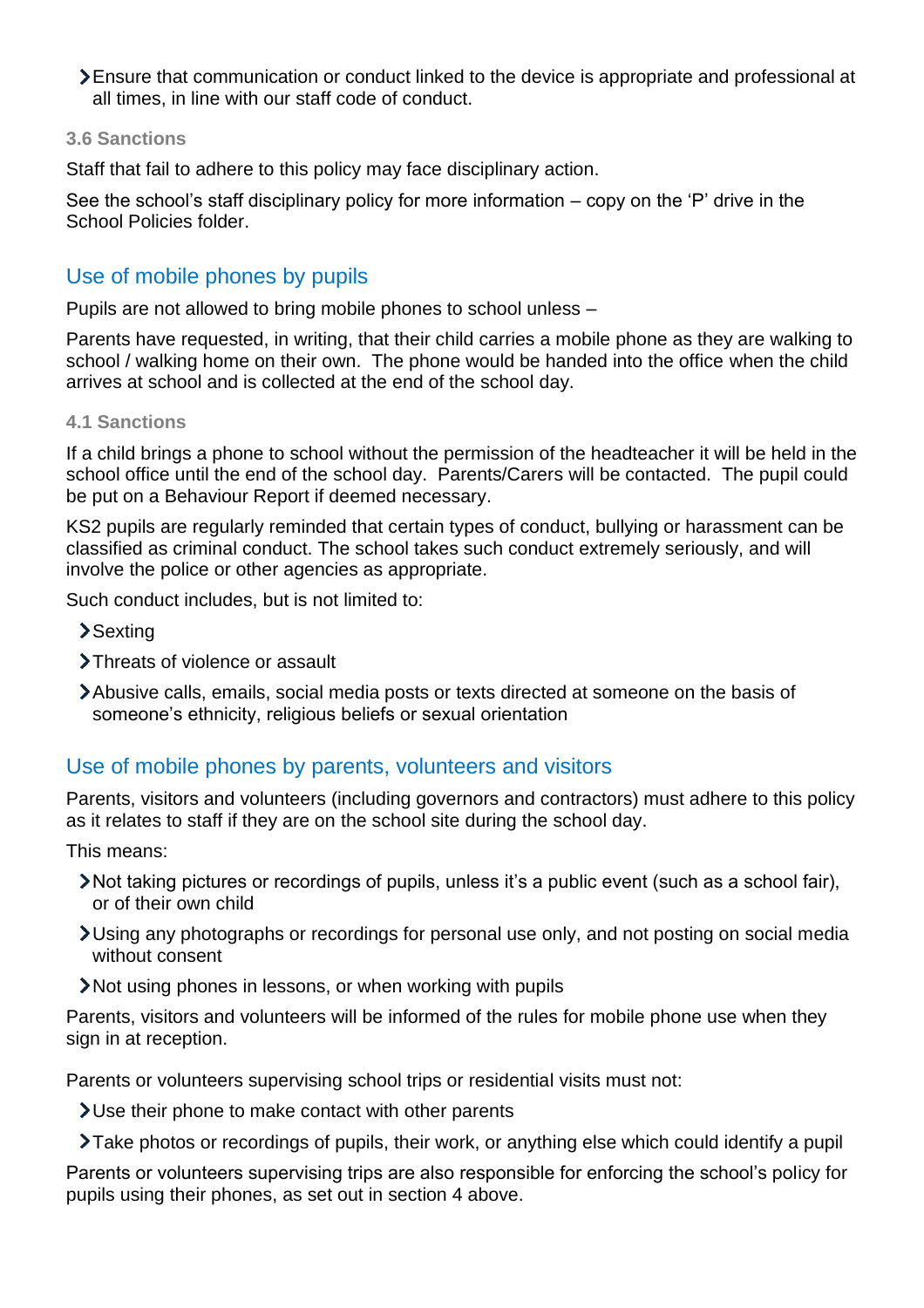Parents must use the school office as the first point of contact if they need to get in touch with their child during the school day. They must not try to contact their child on his/her personal mobile during the school day.

#### Loss, theft or damage

The school accepts no responsibility for mobile phones that are lost, damaged or stolen on school premises, during school visits or trips.

Lost phones should be returned to the main office and the school will then attempt to contact the owner.

## Monitoring and review

The school is committed to ensuring that this policy has a positive impact on pupils' education, behaviour and welfare. When reviewing the policy, the school will take into account:

- Feedback from parents and pupils
- Feedback from teachers
- Records of behaviour and safeguarding incidents
- Relevant advice from the Department for Education, the local authority or other relevant organisations

\_\_\_\_\_\_\_\_\_\_\_\_\_\_\_\_\_\_\_\_\_\_\_\_\_\_\_\_\_\_\_\_\_\_\_\_\_\_\_\_\_\_\_\_\_\_\_\_\_\_\_\_\_\_\_\_\_\_\_\_\_\_\_\_\_\_\_\_\_\_\_\_\_\_\_\_\_\_\_\_\_\_\_\_\_\_\_\_\_\_

## **Appendix 1:** Permission form allowing a pupil to bring their phone to school

(to be signed by parents/carers)

| <b>PUPIL DETAILS</b> |  |
|----------------------|--|
| Pupil name:          |  |
| Year group/class:    |  |
| Parent(s) name(s):   |  |

The school has agreed to allow \_\_\_\_\_\_\_\_\_\_ to bring his/her mobile phone to school because he/she:

Travels to and from school alone

 $\sum$  is a young carer

Is attending a school trip or residential where use of mobile phones will be allowed

 $\geq$  Other:

Pupils who bring a mobile phone to school must abide by the school's policy on its use.

The school reserves the right to revoke permission if pupils don't abide by the policy.

Parent signature:  $\Box$  Pupil signature (where appropriate):

| FOR SCHOOL USE ONLY   |  |
|-----------------------|--|
| <b>Authorised by:</b> |  |
| Date:                 |  |